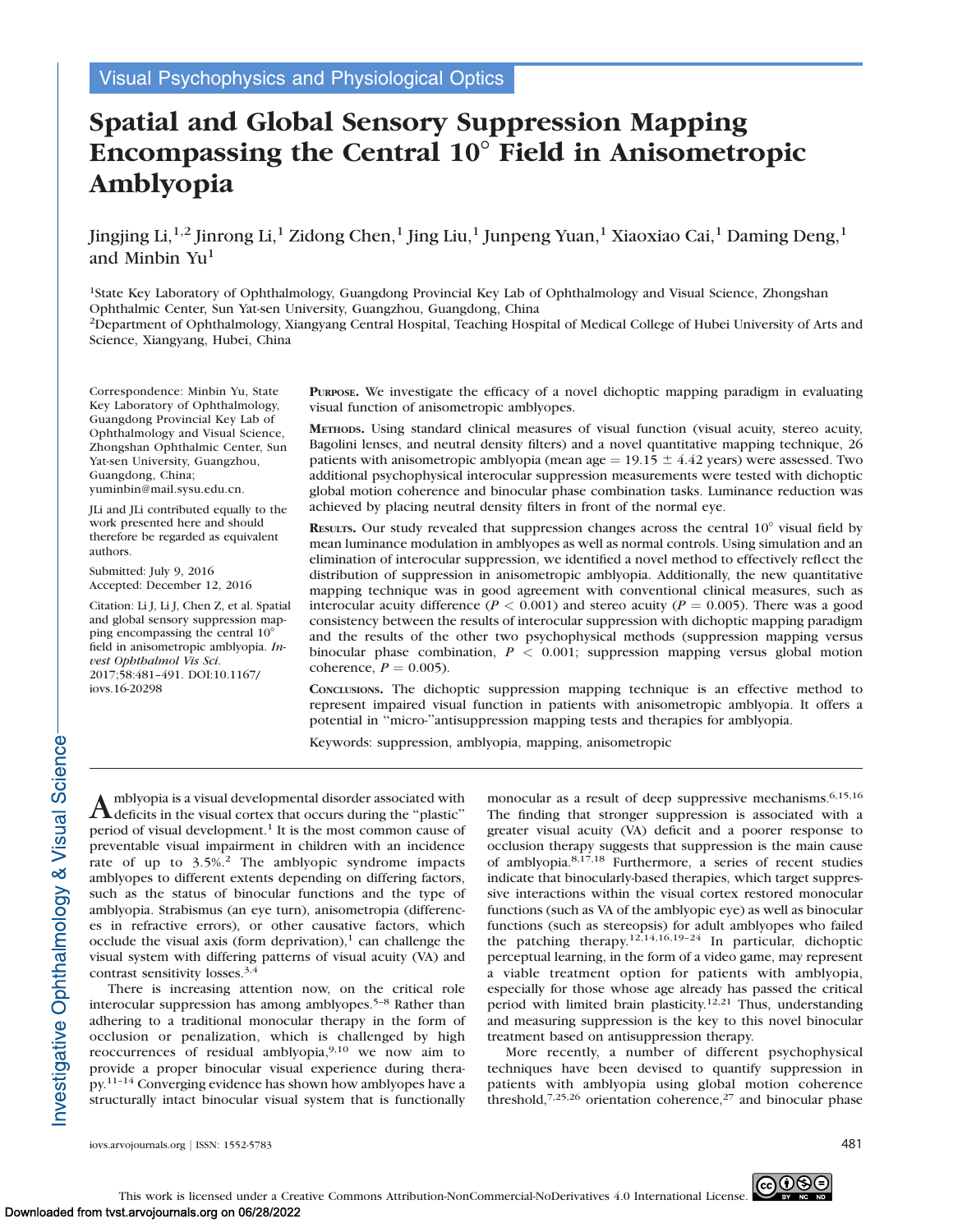

FIGURE 1. A sample stimuli used for suppression mapping task. (A) The 40 regions in the 10° visual field that were measured. (B) Dichoptic testing arrangement for region #1. The left sector was displayed to the dominant eye (the fellow fixing eye) and the right sector from the same annulus was presented to the nondominant eye (the amblyopic eye). Participants varied the contrast of each sector presented to their dominant eye (the fellow fixing eye) until it matches the perceived contrast of the nondominant eye (the amblyopic eye). The remaining rings were shown to both eyes at 80% contrast.

combination.28–30 Although the three techniques (global motion coherence threshold, orientation coherence, and binocular phase combination) provide a rapid and precise way to assess the strength of interocular suppression and have offered more quantitative information than currently available clinical tests, they only give a ''global'' overview of suppression, measuring an overall and cumulative strength in a given visual field. Global processing of form and motion, which occurs in the extrastriate cortex, $31$  is compromised as a consequence of disrupted vision in early amblyopic development. Suppression, however, is essentially a cumulative result that is based upon multiple spatial locations, and the nature of suppression differs fundamentally among different subtypes of amblyopia.18,32–34 This underlines the need for a topographic suppression map of the visual system that can be integrated into new antisuppression training modules. Currently, the dichoptic mapping paradigm, which was first developed by Babu et al.,<sup>35</sup> precisely provides quantitative information on the distribution of suppression and indicates a topographyspecific evaluation of interocular suppression within the central  $10^{\circ}$  visual field (Fig. 1). They found that the extent and magnitude of suppression was similar for patients with strabismic ( $n = 10$ ) and anisometropic ( $n = 4$ ) amblyopia. Suppression was strongest within the central visual field.

In this study, we investigated the efficacy of this novel suppression mapping technique in subjects with anisometropic amblyopia. Previous studies described visual field deficits in strabismic and anisometropic amblyopes.<sup>32,33,36-39</sup> Comparisons between nasal and temporal hemifields across the fovea along the horizontal meridian and with different eccentricities were used commonly in these studies. There are inconsistencies in the literature as to whether an asymmetry exists.32,33,36–39 In this study, we focused on anisometropic amblyopia to provide more data, and for the sake of comparison with strabismus. Therefore, it is useful to assess the degree of suppression symmetry with this novel test using dichoptic stimuli.

We first explored the spatial distribution characteristics of interocular suppression in normal controls and anisometropic amblyopes. The relationship between conventional clinical measures and the level of suppression using the dichoptic mapping paradigm was assessed. We also compared two widely used psychophysical methods (the global motion coherence threshold and binocular phase combination tasks) to investigate their suppression outcomes to this spatial mapping task. Additionally, previous psychophysical studies have shown that neutral density (ND) filters can be placed over the fellow eye to rebalance binocular vision asymmetry in

amblyopes as well as simulate amblyopic suppression in observers with normal binocular vision.<sup>40-46</sup> The mechanism for this simulation may be related to a reduced signal and increased noise in the normal eye, $47$  or a delayed visual signal transmission to the cortex. $48$  Ding et al. $46$  suggested that reducing luminance would lead to attenuated gain-control energy in one eye, thereby rebalancing the binocular asymmetry in amblyopes. We have further identified the effectiveness of dichoptic mapping paradigm in anisometropic amblyopes by using ND filters to manipulate luminance.

#### **METHODS**

#### Participants

This exploratory study evaluated the regional extent of interocular suppression and the effect of mean luminance modulation by ND filters on suppression in visually normal observers and amblyopes. A total of 23 naive observers (controls) with normal vision (13 females, 15–32 years old, mean age =  $22.65 \pm 5.42$ ) and 26 anisometropic amblyopes (13-29 years old, mean age = 19.15  $\pm$  4.42, 13 females) with their best-corrected refractive correction participated in this experiment. Clinical details for the amblyopic group are listed in Table 1.

Inclusion criteria for control observers were best corrected VA of at least 20/20 (0.0 logMAR) in each eye; absence of any ocular disease, oculomotor, or binocular abnormalities; normal stereo acuity (at least 40 seconds of arc); and a spherical equivalent refraction (SER) between  $+1.00$  dioptric sphere (DS) and -2.50 DS with a dioptric difference of less than 1 diopter (D) between eyes. Exclusion criteria for control observers included any history of binocular visual disorders, such as constant or intermittent tropia. Mean SER was -1.25 DS in the control group with 10 myopes. Amblyopia was defined as at least 0.2 logMAR interocular VA difference, with a logMAR acuity of at least 0.20 in the fellow eye and no history of ocular pathology. Anisometropia was defined as a spherical equivalent difference (SED) of 1.50 D or more between the two eyes as confirmed by their past medical records. The participants were recruited from the Optometry Clinic at Zhongshan Ophthalmic Center, Guangzhou, China. All enrolled participants were anisometropic amblyopes without strabismus as confirmed by reviewing their detailed medical history records. All subjects who currently have, or were previously diagnosed with amblyopia were included in this study. Subject 20 is a bilateral mixed anisometropic amblyope. Interocular suppression was noted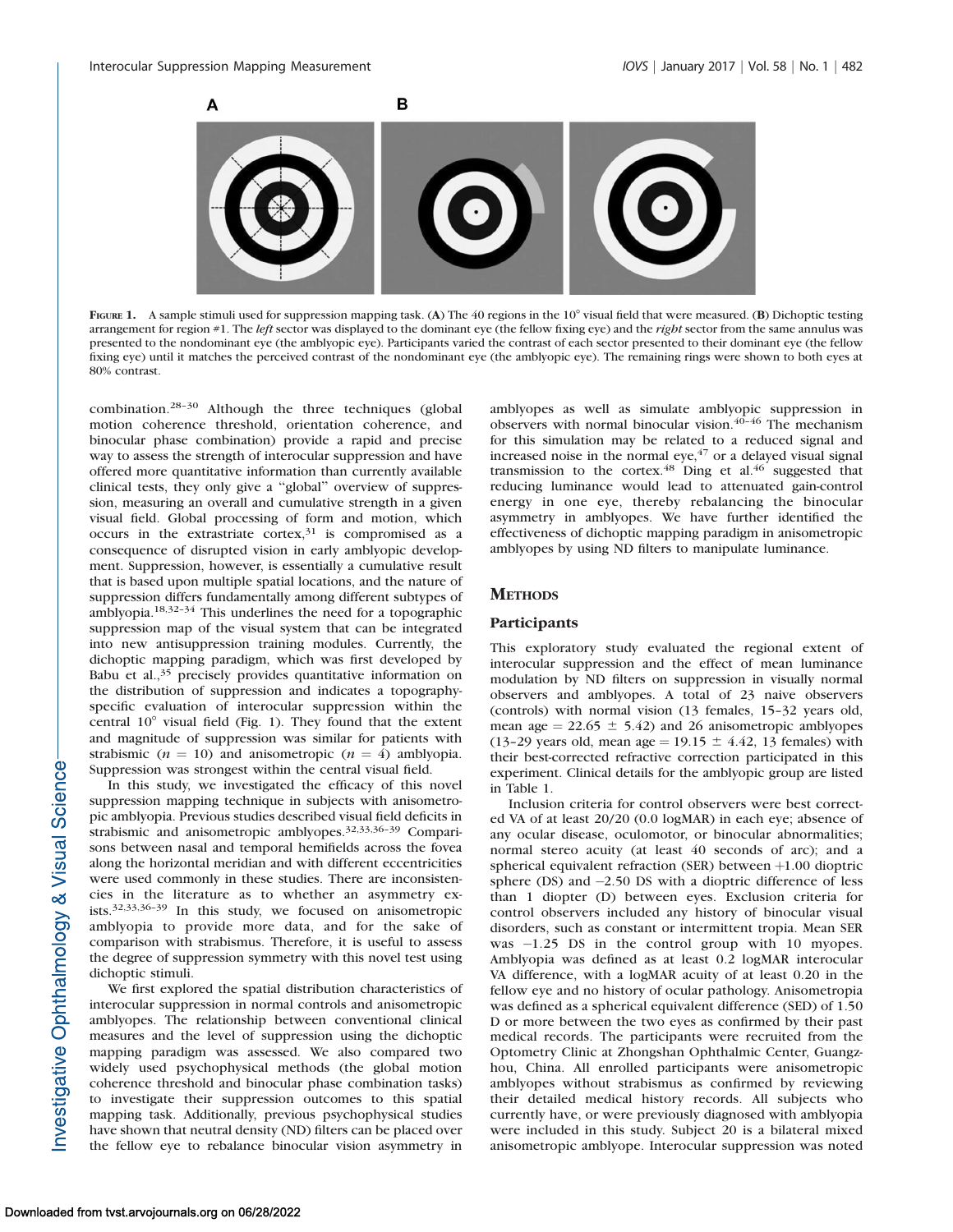|  |  |  |  | <b>TABLE 1.</b> Clinical Details for the Observers With Anisometropic Amblyopia |  |
|--|--|--|--|---------------------------------------------------------------------------------|--|
|--|--|--|--|---------------------------------------------------------------------------------|--|

| Subject        | Age, y | <b>Sex</b>   | <b>Cycloplegic Refractive</b><br>Error, OD/OS | LogMAR BSCVA,<br>OD/OS | Stereopsis,<br>sec arc | <b>History</b>                             |
|----------------|--------|--------------|-----------------------------------------------|------------------------|------------------------|--------------------------------------------|
| $\mathbf{1}$   | 16     | $\mathbf M$  | $-8.50/-1.00 \times 35$                       | 0.20                   | Nil                    | Detected at 7 y                            |
|                |        |              | $-2.50/-0.50 \times 130$                      | $\boldsymbol{0}$       |                        | Patching for $1 y (2 h/d)$                 |
| 2              | 19     | M            | $+3.50/+0.75 \times 90$                       | 0.10                   | 400                    | Detected at 5 y                            |
|                |        |              | $+1.00/+0.50 \times 90$                       | $\boldsymbol{0}$       |                        | Patching for $2 y (4 h/d)$                 |
| 3              | 13     | ${\bf F}$    | $+6.00/+1.50 \times 65$                       | 0.12                   | 100                    | Detected at 11 y                           |
|                |        |              | $+2.00/+1.50 \times 95$                       | $\boldsymbol{0}$       |                        | Patching for $2 \text{ m}$ (6 h/d)         |
| $\overline{4}$ | 13     | ${\bf F}$    | $+6.25/+1.50 \times 80$                       | 0.30                   | Nil                    | Detected at 12 y                           |
|                |        |              | $+3.50$ DS                                    | $\boldsymbol{0}$       |                        | Patching for 3 m (all day)                 |
| 5              | 15     | ${\bf F}$    | $-3.50$ DS                                    | $\boldsymbol{0}$       | 40                     | Detected at 12 y                           |
|                |        |              | $+3.50/-4.00 \times 15$                       | 0.10                   |                        | Patching for $3 \text{ m} (1 \text{ h/d})$ |
| 6              | 16     | M            | $+7.50/+1.50 \times 90$                       | 0.86                   | Nil                    | No detection                               |
|                |        |              | $+4.50/+2.75 \times 100$                      | 0.16                   |                        | No treatment                               |
| 7              | 16     | M            | $-0.50 \times 170$                            | $\boldsymbol{0}$       | Nil                    | No detection                               |
|                |        |              | $+5.00/+2.00 \times 82$                       | 0.92                   |                        | No treatment                               |
| 8              | 18     | ${\bf F}$    | $+1.00/+0.75 \times 85$                       | 0.10                   | Nil                    | Detected at 15 y                           |
|                |        |              | $+4.50/+1.50 \times 80$                       | 0.80                   |                        | No patching                                |
| 9              | 22     | ${\bf F}$    | $-1.00/-3.25 \times 180$                      | 0.18                   | 100                    | Detected at 12 y                           |
|                |        |              | $-4.75/-1.25 \times 3$                        | $\boldsymbol{0}$       |                        | No treatment                               |
| 10             | 21     | ${\bf F}$    | $+5.00/+1.25 \times 45$                       | 0.70                   | Nil                    | No detection                               |
|                |        |              | $-0.75$ DS                                    | $-0.10$                |                        | No treatment                               |
| 11             | 28     | M            | Plano DS                                      | $\boldsymbol{0}$       | Nil                    | No detection                               |
|                |        |              | $+5.75/+1.75 \times 165$                      | 0.60                   |                        | No treatment                               |
| 12             | 21     | M            | $+7.50$ DS                                    | 0.70                   | Nil                    | Detected at 7 y                            |
|                |        |              | $+4.5/+0.75 \times 60$                        | $\boldsymbol{0}$       |                        | No patching                                |
| 13             | 18     | $\mathbf M$  | $+2.75/+2.5 \times 85$                        | 0.94                   | Nil                    | Detected at 12 y                           |
|                |        |              | $-1.00 \times 180$                            | $-0.10$                |                        | No treatment                               |
| 14             | 29     | $\mathbf M$  | Plano DS                                      | $-0.10$                | Nil                    | Detected at 12 y                           |
|                |        |              | $+4.25/+2.25 \times 110$                      | 0.90                   |                        | No treatment                               |
| 15             | 17     | ${\bf F}$    | $+2.25/+2.00 \times 50$                       | 0.20                   | Nil                    | No detection                               |
|                |        |              | $+0.75/+0.25 \times 70$                       | $\boldsymbol{0}$       |                        | No treatment                               |
| 16             | 16     | ${\bf F}$    | $-0.50/-0.50 \times 165$                      | 0.04                   | 400                    | Detected at 15 y                           |
|                |        |              | $+0.50/-0.75 \times 170$                      | 0.42                   |                        | No treatment                               |
| 17             | 19     | ${\bf F}$    | $+4.75/+0.25 \times 30$                       | 0.10                   | Nil                    | No detection                               |
|                |        |              | $+6.50/+2.50 \times 135$                      | 1.00                   |                        | No treatment                               |
| 18             | 21     | $\, {\rm F}$ | $+1.25$ DS                                    | $-0.20$                | Nil                    | Detected at 10 y                           |
|                |        |              | $+8.00/+1.00 \times 145$                      | 1.00                   |                        | No treatment                               |
| 19             | 21     | M            | $+1.75/+2.50 \times 90$                       | 0.88                   | Nil                    | Detected at 4 y                            |
|                |        |              | $+1.00/+2.00 \times 88$                       | $\boldsymbol{0}$       |                        | Patching for 2 y                           |
| 20             | 29     | $\mathbf M$  | $+4.00/+1.50 \times 90$                       | 0.20                   | Nil                    | Detected at 8 y                            |
|                |        |              | $+5.50/+1.25 \times 90$                       | 0.40                   |                        | Patching for 6 m                           |
| 21             | 21     | M            | $-0.25/-0.25 \times 15$                       | $\boldsymbol{0}$       | Nil                    | Detected at 12 y                           |
|                |        |              | $+5.25/+1.25 \times 150$                      | $0.80\,$               |                        | No patching                                |
| 22             | 20     | F            | $+2.50/-0.50 \times 180$                      | $\mathbf{0}$           | Nil                    | Detected at 19 y                           |
|                |        |              | $+5.50/-1.25 \times 15$                       | 0.60                   |                        | No treatment                               |
| 23             | 22     | ${\bf F}$    | $+4.00/+0.50 \times 70$                       | 0.26                   | Nil                    | Detected at 14 y                           |
|                |        |              | $+0.75$ DS                                    | 0.06                   |                        | No treatment                               |
| 24             | 17     | $\, {\rm F}$ | $-2.75/-0.25 \times 139$                      | 0                      | Nil                    | No detection                               |
|                |        |              | $+1.50/-1.50 \times 2$                        | 1.00                   |                        |                                            |
| 25             | 16     | M            | Plano DS                                      | $\boldsymbol{0}$       | Nil                    | No treatment<br>No detection               |
|                |        |              | $+6.00/-1.50 \times 75$                       | 0.68                   |                        | No treatment                               |
| 26             | 14     | F            | Plano DS                                      | 0                      | Nil                    | No detection                               |
|                |        |              |                                               |                        |                        |                                            |
|                |        |              | $+1.75/-5.75 \times 170$                      | 0.44                   |                        | No treatment                               |

All the participants are amblyopes or have a history of amblyopia (as confirmed from old medical records but have undergone standard clinical treatment or lab training with perceptual learning). The original medical records of BSCVA were as follows: subject 2, OD 0.2, OS 0; subject 3, OD 0.24, OS 0; subject 5, OD 0, OS 0.3; subject 9, OD 0.22, OS 0. M, male; F, female.

in the suppression mapping measurement as well as motion and phase combination tasks. This subject had been included in our data analysis (Table 1). Prior written consent was obtained from all participants and/or their legal guardians before study enrollment. This study was approved by the Ethics Committee of Zhongshan Ophthalmic Center and adhered to the tenets of the Declaration of Helsinki.

# Comprehensive Eye Examinations

Enrolled participants underwent a complete ophthalmologic examination performed by an experienced ophthalmologist at Zhongshan Ophthalmic Center. All tests were conducted under identical lighting conditions as measured using a digital light meter (TES Electronic Corp, Taipei, Taiwan). Visual acuity was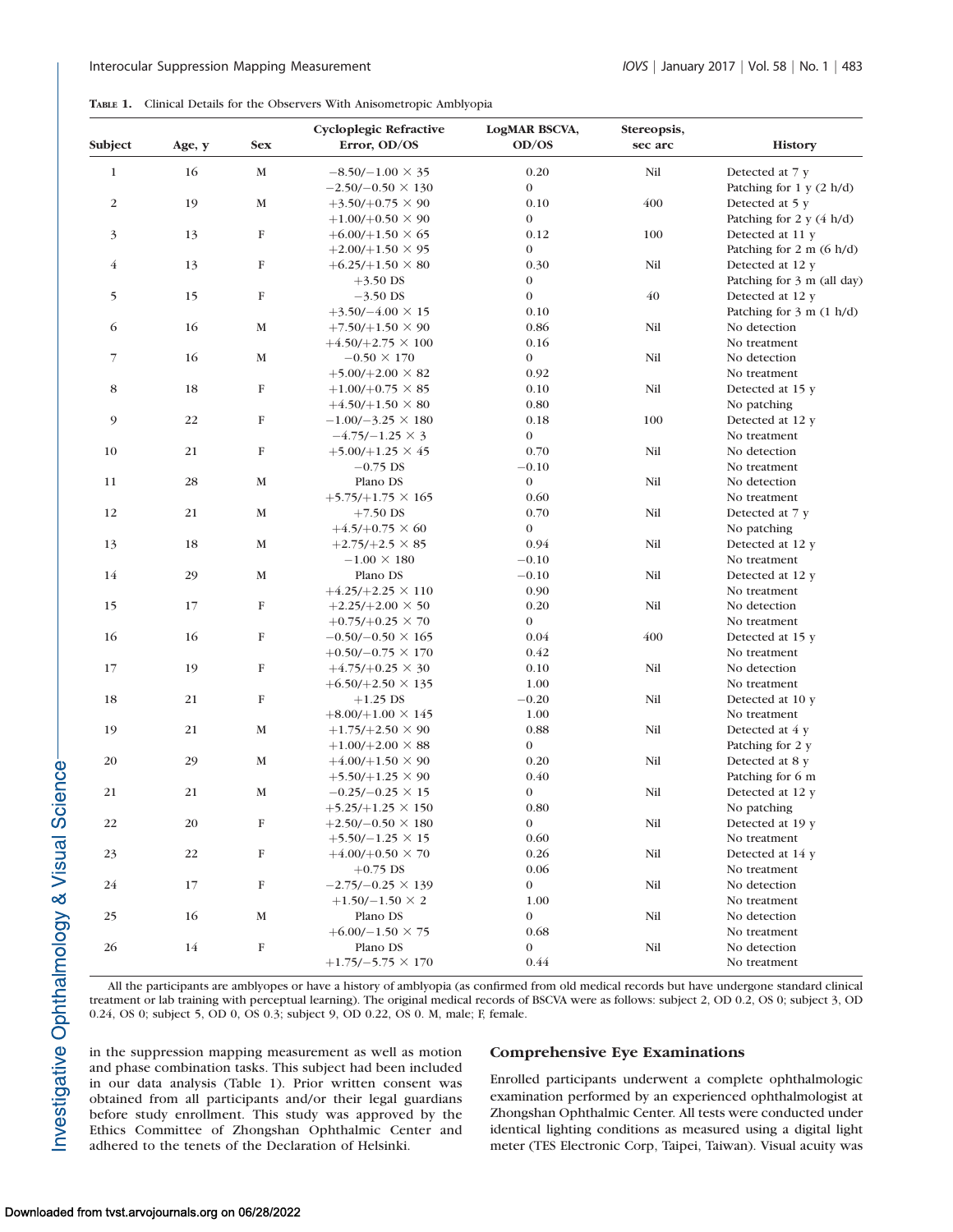measured using a tumbling E version of the Bailey-Lovie logMAR chart at a standard luminance of 200 cd/m<sup>2</sup>.<sup>49</sup> Best refractive correction was determined by subjective refraction and, if necessary, a trial frame correction was used during testing for both groups. Binocular vision was assessed using the Worth-4-Dot test,<sup>50</sup> the stereo acuity test (Randot Preschool Test; Stereo Optical Co., Inc., Chicago, IL, USA) and the cover/ uncover test was used to ensure the absence of strabismus. Anterior segment and fundus examinations also were performed. Motor eye dominance (MED; measured using standard eye sighting tests to determine the ocular preference of control observers) was identified using the hole-in-card test.<sup>51,52</sup>

#### Measurements of Interocular Suppression

All anisometropic amblyopes underwent three psychophysical tasks to measure their amplitudes of interocular suppression. The normal control group only completed the suppression mapping task to compare its suppression regions against the anisometropic amblyopes. The same examiner performed all psychophysical measurements for all participants to ensure stability and continuity of data collection. Practice trials were provided before data collection to allow participants to familiarize themselves with the psychophysical tasks. There was no time-limit constraint. All tests were presented in a random order.

Dichoptic stimuli were presented on a computer monitor (ASUS VG278HE; refresh rate:  $144$  Hz; resolution;  $1920 \times 1080$ ) with participants wearing polarized glasses (NVIDIA 3D shutter glasses) during viewing. Visual angles were  $22^{\circ}$  for the dichoptic global motion coherence test,  $6.8^\circ$  for the binocular phase combination task, and  $20^{\circ}$  for the suppression mapping task. We measured the size of the stimuli and calculated the required viewing distance. The viewing distances were 50 cm in the dichoptic global motion coherence test, 47 cm in the phase combination task and 48 cm in the suppression mapping task. A chinrest was used to maintain a constant viewing distance. Each dichoptic pair paradigm was aligned by the subject who used a computer keyboard to vary the position of the stimulus presented to the amblyopic eye until the eyes were able to fuse the stimulus. Suppression measurements started once alignment was achieved.

#### Suppression Mapping Test

In this dichoptic suppression mapping task, the stimulus  $(10^{\circ}$ radius) was composed of five concentric rings with alternate contrast polarities (Fig. 1).<sup>35</sup> Each ring subtended  $2^{\circ}$  of eccentricity and was divided into eight segments. The dominant eye (or the fellow nonamblyopic eye) viewed a ''target'' segment of variable contrast and the nondominant eye (the amblyopic eye) viewed the seven remaining segments on the same annulus at 80% contrast. The remaining annuli were displayed to both eyes. Before the start of each task, all participants needed to achieve an alignment by fixating on a central black dot and the psychophysical task required participants to adjust a patch contrast shown to their dominant eye (the fellow eye) by using the up and down laptop arrow keys until it matched the perceived contrast of the remaining sections in the ring that were presented to the nondominant eye (the amblyopic eye). Measurements were obtained without and with ND filters worn (details described under ND-Filters Application below). Subjects knew which segment was being tested at any given time since the position of the segments evolved in a predictable manner progressing from peripheral to central, following a clockwise direction on the same ring. This procedure was repeated for each segment for each of the

five concentric rings. The adaptive adjustment method (suprathreshold matching procedure) was repeated three times with a contrast step size of 10%, 5%, and 1%. Participants were allowed to take a break at any time to avoid any fluctuations caused by fatigue.

## Global Motion Coherence Threshold Test

The dichoptic global motion coherence test used random dot kinematograms composed of two populations of moving dots with randomized dot size.<sup>26</sup> One population consisted of signal dots, which moved in coherent motion, and another population of noise dots, which moved in random directions. The task required participants to indicate the direction of signal dots in motion. During the first stage, the test measured motion coherence thresholds under conditions with both eyes viewing the same image. This procedure was repeated at least three times to provide an average binocular motion coherence threshold. During the second stage, the number of signal dots (based on binocular measurements) was fixed in the amblyopic eye at high contrast (100%), while the contrast of the noise dots presented to the fellow eye was varied using a threedown, one-up staircase procedure starting from zero contrast. The coherence thresholds (79% correct performance) were estimated based on the last five staircase reversals and each staircase was repeated a minimum of three times.

#### Binocular Phase Combination Task

For the binocular phase combination task, two horizontal sinewave gratings (0.3 c/d,  $6.8^{\circ} \times 6.8^{\circ}$ ) with phase shifts in opposite directions of the same magnitude were dichoptically presented to each eye. After completing an eye alignment task, observers were asked to adjust the height of a one-pixel sided reference line to indicate the perceived phase of the grating after binocular combination, defined as the location of the center dark stripe of the grating. The initial height of the reference line was randomly (-9–10 pixels) assigned relative to the center of the frame in each trial. The reference line was moved with a fixed step size of one pixel, corresponding to a 48 phase angle of the sine-wave grating. This program measured the phase versus interocular contrast ratio (PvR) curve eight times, divided into four-measurement blocks.27,29,41 This balanced point is termed effective contrast ratio. The PvR curves were fitted by the previously described equation under the attenuation model and calculated in Matlab (version 7.10.0.499, R2010a; Mathworks, Natick, MA, USA).29,30

# ND Filters Applications

Bagolini Lenses. The ability to sustain normal binocular vision (suppression resistance) was measured in normal participants using the modified Bagolini striated lens test.<sup>50</sup> Control observers viewed a point light source  $(30 \text{ cd/m}^2)$  held at a distance of 33 cm while wearing Bagolini striated lenses under low ambient room illumination (5 lux). Neutral density filters (Kodak Wratten; ND filter bar; 0.3-log unit increments; Eastman Kodak, Rochester, NY, USA) were placed in front of the nondominant eye (determined by the hole-in-card test) to determine the least amount of ND filter strength that resulted in a sustained breakdown of binocular combination (perception of only one visible striation). To ensure endpoint accuracy, a bracketing ND filter strength presentation was used until the participants reported two separate striations (X) were visible once again. We repeated these steps until a balanced reversal had been attained. The procedure was similar for amblyopic participants, except that the filter bar was held over the fellow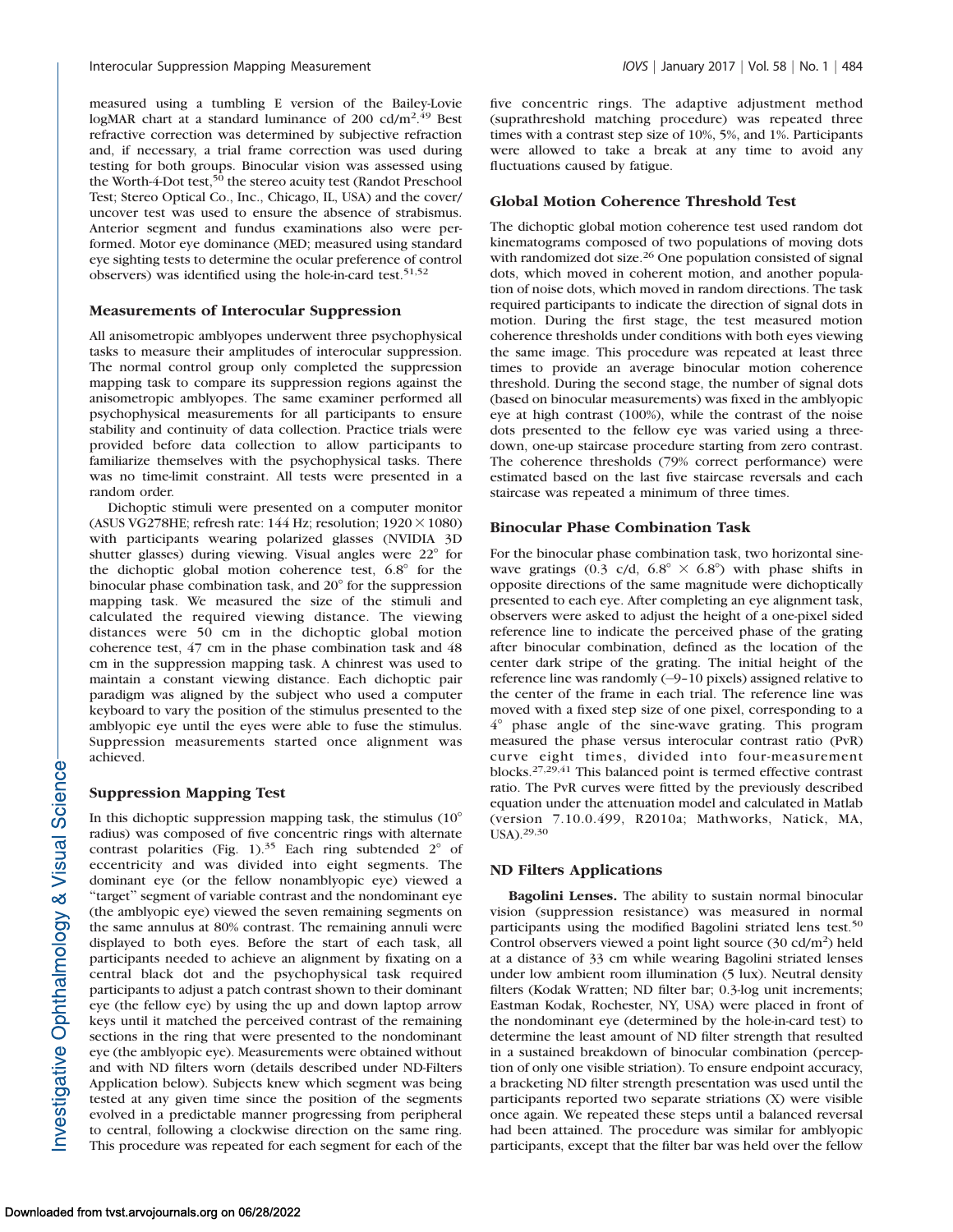TABLE 2. Mean Matching Contrast Values (%) and Multiple Comparisions for the Different Central Field Sectors in Controls

|                                  |                   |              | Control                    |              |  |  |
|----------------------------------|-------------------|--------------|----------------------------|--------------|--|--|
|                                  | Control           | P            | Group                      | P            |  |  |
| <b>Sector</b>                    | Group             | <b>Value</b> | With Filter                | <b>Value</b> |  |  |
| $0-2^\circ$                      | $54.67 \pm 18.00$ |              | $31.34 \pm 14.16$          |              |  |  |
| $2 - 4^{\circ}$                  | $68.88 \pm 16.98$ | ${<}0.001*$  | $52.58 \pm 23.47$          | ${<}0.001*$  |  |  |
| $4-6^\circ$                      | $60.33 \pm 17.41$ | $0.132*$     | $41.84 \pm 20.19$          | $0.015*$     |  |  |
| $6-8^\circ$                      | $75.15 \pm 13.74$ | ${<}0.001*$  | $57.98 \pm 20.75$ < 0.001* |              |  |  |
| $8-10^\circ$                     | $68.29 \pm 14.45$ | $< 0.001*$   | $44.09 \pm 17.06$          | $0.003*$     |  |  |
| Upper visual field               | $64.59 \pm 15.10$ | 0.418        | $44.29 \pm 15.14$          | 0.140        |  |  |
| Lower visual field               | $66.33 \pm 9.72$  |              | $46.83 \pm 14.98$          |              |  |  |
| Left visual field                | $65.03 \pm 13.30$ | 0.522        | $45.68 \pm 15.57$          | 0.866        |  |  |
| Right visual field               | $65.89 \pm 10.71$ |              | $45.44 \pm 14.21$          |              |  |  |
| Mean                             | $65.46 \pm 11.45$ |              | $45.56 \pm 14.52$          |              |  |  |
| Other comparisons                |                   |              |                            |              |  |  |
| $2-4^{\circ}$ vs. $4-6^{\circ}$  |                   | 0.024        |                            | 0.013        |  |  |
| $2-4^{\circ}$ vs. 6-8 $^{\circ}$ |                   | 0.095        |                            | 0.206        |  |  |
| $2-4^{\circ}$ vs. $8-10^{\circ}$ |                   | 0.875        |                            | 0.048        |  |  |
| $4-6^{\circ}$ vs. $6-8^{\circ}$  |                   | < 0.001      |                            | ${<}0.001$   |  |  |
| $4-6^{\circ}$ vs. $8-10^{\circ}$ |                   | 0.035        |                            | 0.597        |  |  |
| $6-8^\circ$ vs. $8-10^\circ$     |                   | 0.068        |                            | 0.001        |  |  |

All values are given as mean  $\pm$  SD. In the control group, the mean strength of ND filter was 2.17 log units (SD, 0.31 log units; Details seen in the method section).

 $P$  values are shown for comparison between  $0^{\circ}$  and  $2^{\circ}$  and other eccentricities (univariate ANOVA were performed, and the least significant difference (LSD) test was used to conduct multiple comparisons).

eye and the outcome was to achieve an ND filter strength that resulted in a perceived line intensity seen by the amblyopic eye as the same or slightly stronger than the line seen by the fellow fixing eye.<sup>17</sup> The appropriate ND filter strength using the above method was worn to penalize the nondominant eye of the control observers in the suppression mapping task (Table 2).8,50 For the amblyopic group, a 2.0 strength ND filter was placed in front of the fellow fixating eye during the psychophysical measurements (Table 3). Before testing, all participants wore the ND filter for at least 5 minutes for dark adaption. Participants were allowed to take a break at any time to avoid any fluctuations caused by fatigue. After each break, the participant had to dark adapt again.

Novel Suppression Mapping Test. Neutral density filters (using the strengths determined by the Bagolini striated lens test method described above) were worn by all normal observers during the dichoptic suppression mapping task to achieve a luminance reduction. All anisometropic amblyopes were tested with a 2.0 ND strength filter worn in front of their fellow fixating eye during all three psychophysical suppression measurements.

#### Statistical Analysis

A paired t-test analysis was used to compare the symmetric effect and the contrast ratio at the balance point with and without a 2.0 strength ND filter worn over the fellow eye during the three psychophysical tasks. An independent sample test was used to compare the extent of suppression between anisometropic amblyopes with and without stereopsis, and between amblyopes who had no reported history of treatment versus those who had a history of previous treatment. To define average suppression maps, the mean values of 40 regions (one mean per region) were calculated and data were analyzed using a mixed model ANOVA. The relationship between the degree of suppression measured using the

TABLE 3. Mean Matching Contrast Values (%) and Multiple Comparisons for the Different Central Field Sectors in Anisometropic Amblyopes

|                                      |                   |                  | Amblyopia         |              |  |  |
|--------------------------------------|-------------------|------------------|-------------------|--------------|--|--|
|                                      | Amblyopia         | $\boldsymbol{P}$ | Group             | P            |  |  |
| <b>Sector</b>                        | Group             | <b>Value</b>     | With Filter       | <b>Value</b> |  |  |
| $0-2^\circ$                          | $14.44 \pm 16.82$ |                  | $35.64 \pm 28.00$ |              |  |  |
| $2 - 4^{\circ}$                      | $20.05 \pm 17.66$ | $0.084*$         | $41.92 \pm 28.10$ | $0.136*$     |  |  |
| $4-6^\circ$                          | $25.87 \pm 21.17$ | $0.001*$         | $46.02 \pm 26.45$ | $0.014*$     |  |  |
| $6-8^\circ$                          | $31.22 \pm 18.43$ | ${<}0.001*$      | $53.54 \pm 24.47$ | ${<}0.001*$  |  |  |
| $8-10^\circ$                         | $45.74 \pm 22.79$ | $< 0.001*$       | $68.31 \pm 26.75$ | $< 0.001*$   |  |  |
| Upper visual field                   | $26.98 \pm 16.91$ | 0.445            | $48.87 \pm 23.69$ | 0.749        |  |  |
| Lower visual field                   | $27.94 \pm 16.73$ |                  | $49.30 \pm 23.11$ |              |  |  |
| Left visual field                    | $27.61 \pm 17.36$ | 0.754            | $49.13 \pm 23.28$ | 0.953        |  |  |
| Right visual field                   | $27.31 \pm 16.00$ |                  | $49.04 \pm 23.68$ |              |  |  |
| Mean                                 | $27.46 \pm 16.52$ |                  | $49.09 \pm 23.16$ |              |  |  |
| Other comparisons                    |                   |                  |                   |              |  |  |
| $2-4^{\circ}$ vs. $4-6^{\circ}$      |                   | 0.073            |                   | 0.328        |  |  |
| $2-4^{\circ}$ vs. 6-8 <sup>o</sup>   |                   | 0.001            |                   | 0.006        |  |  |
| $2-4^{\circ}$ vs. $8-10^{\circ}$     |                   | < 0.001          |                   | < 0.001      |  |  |
| $4-6^{\circ}$ vs. $6-8^{\circ}$      |                   | 0.099            |                   | 0.075        |  |  |
| $4-6^{\circ}$ vs. $8-10^{\circ}$     |                   | < 0.001          |                   | < 0.001      |  |  |
| $6 - 8^{\circ}$ vs. $8 - 10^{\circ}$ |                   | < 0.001          |                   | 0.001        |  |  |

All values are given as mean  $\pm$  SD. In amblyopia group, 2.0 ND and without any ND filter were placed on the fellow eye.

 $*$  P values are shown for comparison between  $0^{\circ}$  and  $2^{\circ}$  and other eccentricities (univariate ANOVA were performed, and the LSD test was used to conduct multiple comparisons).

mapping test and clinical parameters (i.e., VA and stereo acuity), and comparisons of the measured effective contrast ratios among three psychophysical paradigms in observers with anisometropic amblyopia were assessed using Pearson's R correlation coefficient. Repeated measures within-subject ANOVA was performed to compare the effective contrast ratios (Effective Contrast Ratio = Matching Contrast/Base Contrast on Suppression Mapping) among the three psychophysical tasks, whereby the Bonferroni test was used to conduct pairwise comparisons, correcting for multiple comparisons.

## **RESULTS**

#### Distribution Characteristics of Interocular Suppression Among Normal Observers

During normal viewing, mean matching contrast values for the five central field eccentricities are shown in Table 2. A univariate ANOVA conducted on the dichoptic suppression mapping measurements showed significant effects of eccentricity  $(F_{[4,88]} = 9.284, P < 0.001)$ . Our data showed that there were significant differences among five eccentricities. There was a trend that suppression appeared to be less along greater eccentricities, the  $0^{\circ}$  to  $2^{\circ}$  eccentricity had the lowest mean matching contrast compared to other eccentricities in normal observers (Table 2). Similarly, with ND filters in place, there also were statistically significant differences in the mean matching contrast values between different eccentricities; a minimum mean matching contrast at the  $0^{\circ}$  to 2 $^{\circ}$ eccentric sectors was detected compared to other eccentricities  $(F_{[4,88]} =$ 11.740,  $P < 0.001$ ; Table 2). We also explored whether there was a performance asymmetry between the upper and lower visual fields, left and right visual fields along the horizontal and vertical meridians in normal observers. The paired t-test analysis revealed that there were no significant asymmetries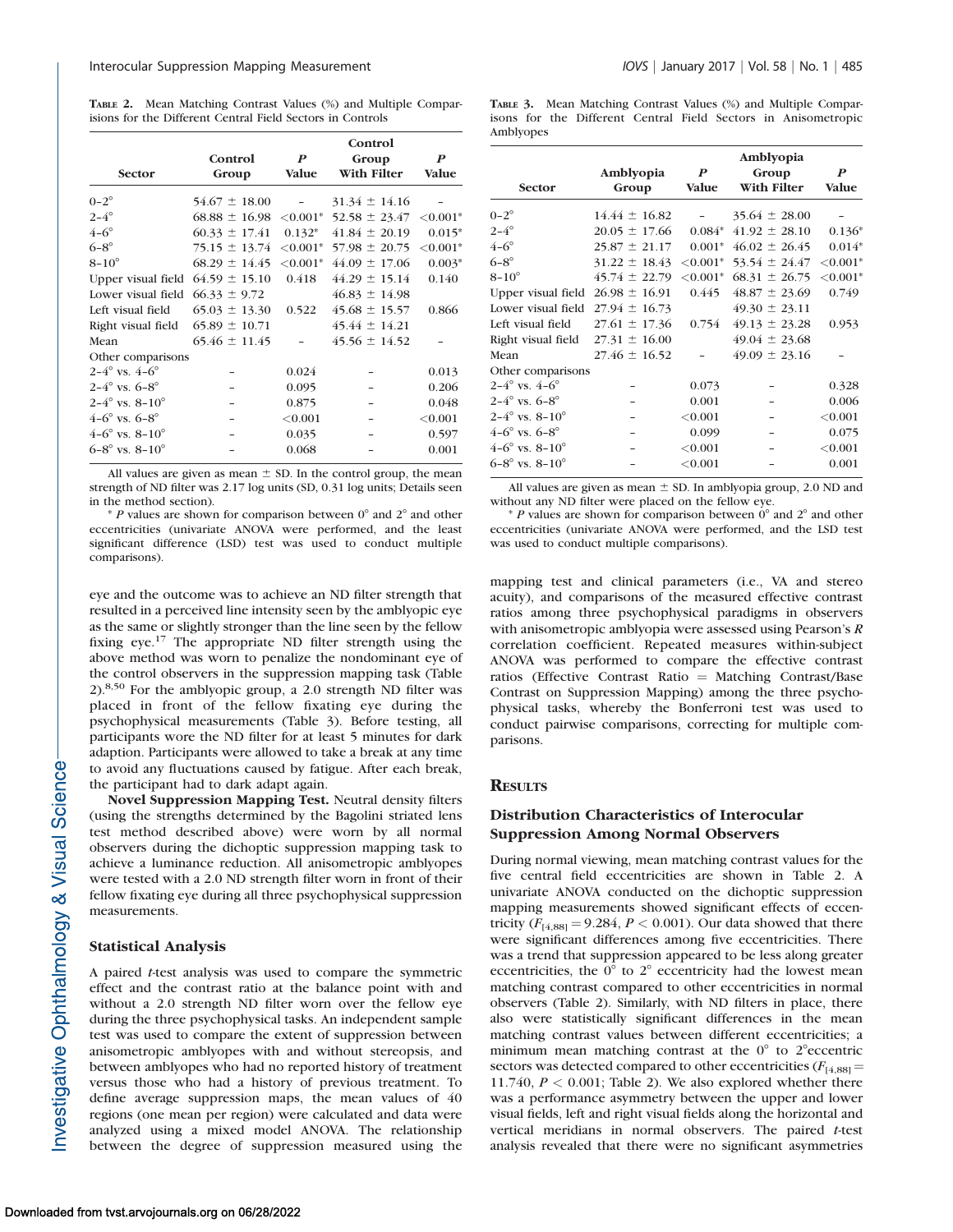

FIGURE 2. Average suppression maps without and with ND filters over the fellow eye across the central field in normal observers and observers with anisometropic amblyopia. Each section on the color map corresponds to a sector in the suppression mapping stimulus (Fig. 1). The degree of the contrast mismatch between the two eyes is presented using a color code with red indicating contrast underestimation (suppression), green indicating contrast overestimation (facilitation), and yellow indicating a perfect match. Reduction of the fellow eye's mean luminance could alleviate interocular suppression in amblyopic observers. Controls with ND filters had significantly stronger suppression than those without.

between the upper and lower visual fields (no filter,  $t_{22}$  =  $-0.825$ ,  $P = 0.418$ ; with ND filter,  $t_{22} = -1.530$ ,  $P = 0.140$ ), or between the left and right visual fields (no filter,  $t_{22} = -0.651$ , P  $= 0.522$ ; with ND filter,  $t_{22} = 0.171$ ,  $P = 0.866$ ).

# Distribution Characteristics of Interocular Suppression in Amblyopic Observers

A univariate ANOVA conducted on the dichoptic suppression mapping measurements indicated significant effects of eccentricity ( $F_{[4,100]} = 27.827$ ,  $P < 0.001$ ). The amblyopic group showed stronger suppression within the foveal region even though interocular suppression was evident throughout the whole  $10^{\circ}$  visual field  $(0^{\circ}-2^{\circ})$ eccentric sectors compared to other eccentricities; all  $P < 0.05$ , except for  $2^{\circ} - 4^{\circ}$ ; comparisons between other eccentricities are shown in Table 3). With a 2.0 strength ND filter worn over the fellow eye, our data indicated that a reduction of mean luminance in the nonamblyopic eye reduced its suppression on the amblyopic eye, but it remained pronounced within the central most part  $(0^{\circ}$ -2° eccentric sectors compared to other eccentricities: all  $P \lt \mathcal{E}$ 0.05, except for  $2^{\circ} - 4^{\circ}$ ; other multiple comparisons are presented in Table 3). There were no significant asymmetric performances along the horizontal and vertical meridians, between the upper and lower visual fields (no filter,  $t_{25}$  =  $-0.775$ ,  $P = 0.445$ ; with ND filter,  $t_{25} = -0.323$ ,  $P = 0.749$ ), or the left and right visual fields (no filter,  $t_{25} = 0.317$ ,  $P = 0.754$ ; with ND filter,  $t_{25} = 0.059$ ,  $P = 0.953$ ).

## Comparison Between Amblyopic and Normal **Observers**

The average spatial color maps for normal observers and anisometropic amblyopes (with or without ND filters) are presented to provide a visual illustration of the mean matching contrast of each segment of the stimulus (Fig. 2). A mixed model ANOVA factoring in eccentricities (five central field sectors:  $0^{\circ}$ -2°,  $2^{\circ}$ -4°,  $4^{\circ}$ -6°,  $6^{\circ}$ -8°, and  $8^{\circ}$ -10°) and observer groups (anisometropic amblyopes with and without ND filters, controls with and without ND filters) showed a significant main effect of the group ( $F_{[3,94]} = 20.117$ ,  $P < 0.001$ ; Tables 2, 3). Post hoc Bonferroni tests (corrected for multiple comparisons) indicated significant differences between anisometropic amblyopes and controls ( $P < 0.001$ ), between anisometropic amblyopes and anisometropic amblyopes with an ND filter (P < 0.001), and between controls and controls with an ND filter  $(P = 0.001)$ . As illustrated under Figure 2, the magnitude of suppression measured in amblyopic participants could be simulated by mean luminance reduction in normal observers, as well as alleviated by wearing ND filters over the fellow eye. There was a significant overall effect of eccentricity with suppression  $(F_{[3,281]} = 44.375, P < 0.001)$ , whereby the level of suppression reduced with increasing eccentricity among all subgroups. We also found that there was a statistically significant interaction between group and eccentricity  $(F_{[9,281]} = 6.311, P < 0.001)$ . This signifies that the effect of eccentricity on the degree of suppression was more pronounced for the amblyopic group than for the control group.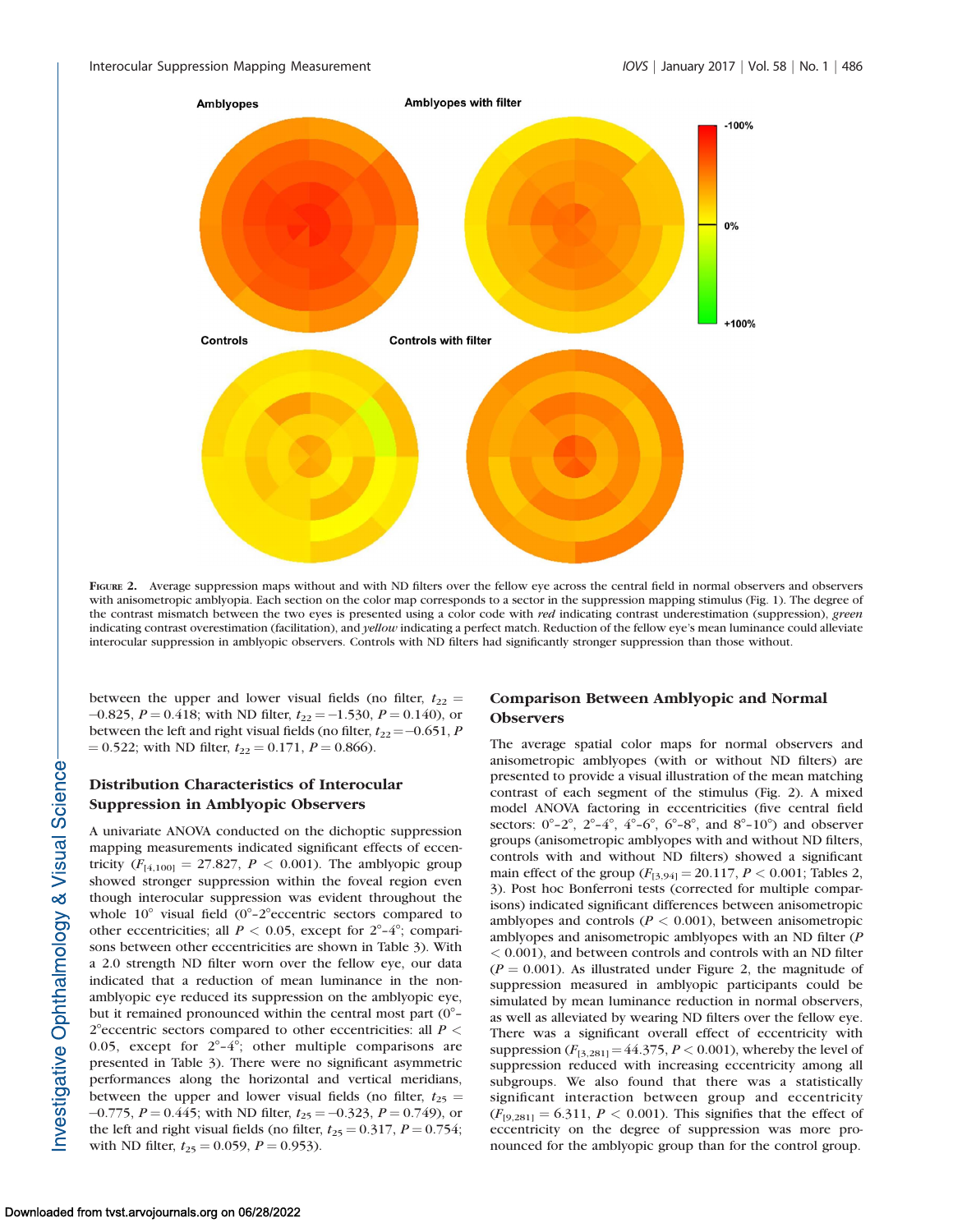

FIGURE 3. Graph showing the relationship between interocular suppression measured using the suppression mapping test and clinical parameters. Suppression is shown on the  $\gamma$ -axes with lower values signifying stronger suppression. Deeper suppression was significantly correlated with (A) poorer amblyopic eye acuity, (B) interocular acuity difference. (C) Patients with measurable stereo had significantly lower suppression than those with no measurable stereo. (D)The degree of suppression was significantly correlated with measurements made using the combination of Bagolini striated lenses and ND filters. (E) Anisometropic amblyopes who had never received treatment showed stronger suppression than the treated group. \*Statistically significant difference ( $P < 0.001$ ). *Error bars*:  $\pm 1$  SEM.

## Relationships Between Suppression and Standard Clinical Measures

We examined the relationships between the magnitude of suppression evaluated by the suppression mapping test and clinical measures of traditional visual function, such as VA and stereo acuity. The results revealed that best spectacle-corrected VA (BSCVA) in the amblyopic eye was significantly correlated with the magnitude of suppression, whereby a deeper suppression was associated with a poorer amblyopic eye BSCVA  $(r = -0.858,95\%$  confidence interval [CI],  $-0.884$  to  $-0.827$ ,  $P < 0.001$ ; Fig. 3A). If interocular acuity difference was considered, the relationship also held (BSCVA,  $r = -0.865$ ; 95% CI,  $-0.890$  to  $-0.835$ ;  $P < 0.001$ ; Fig. 3B). In this study, five amblyopic participants had measurable stereo acuity (mean matching contrast =  $45.32\% \pm 5.70\%$ ) while the other participants  $(n = 21)$  had no measurable stereo acuity  $(23.21\% \pm 15.36\%)$ . These results showed that amblyopes with measurable stereo acuity had a significantly lower suppression than those with no measurable stereo acuity  $(t_{24})$  $=-3.126, P = 0.005$ ; Fig. 3C).

In addition, the severity of suppression was in good agreement with measurements made using the combination of Bagolini striated lenses and ND filters  $(r = -0.628; 95\% \text{ CI},$  $-0.689$  to  $-0.558$ ,  $P = 0.001$ ; Fig. 3D). Finally within our sample, for the 16 participants who had never received treatment and 10 participants who had received treatment (including wearing spectacles), those anisometropic amblyopes who had never received treatment showed a stronger suppression relative to the treated group (21.64%  $\pm$  14.24% vs.  $36.78\% \pm 16.23\%, t_{24} = -2.500, P = 0.02$ ; Fig. 3E). We compared the amblyopic eye acuity of the untreated group with the treated group, and found no significant difference  $(0.67 \pm 0.30 \text{ vs. } 0.44 \pm 0.32, t_{24} = 1.858, P = 0.076)$ . These findings demonstrated that our novel measure of the level in binocular imbalance covaried with conventional clinical measurements of monocular or binocular visual functions such as vision acuity and stereo acuity as well as treatment history.

## Interocular Suppression in Three Psychophysical Tasks

We examined the relationship between the dichoptic suppression mapping task and the other two psychophysical tasks. A repeated measures within-subject ANOVA demonstrated that effective contrast ratios for amblyopes were no different among the three different psychophysical tasks (acuity difference between the eyes as covariates,  $P = 0.705$ . Comparisons of the effective contrast ratios at the balance point among these three paradigms are shown in Figure 4.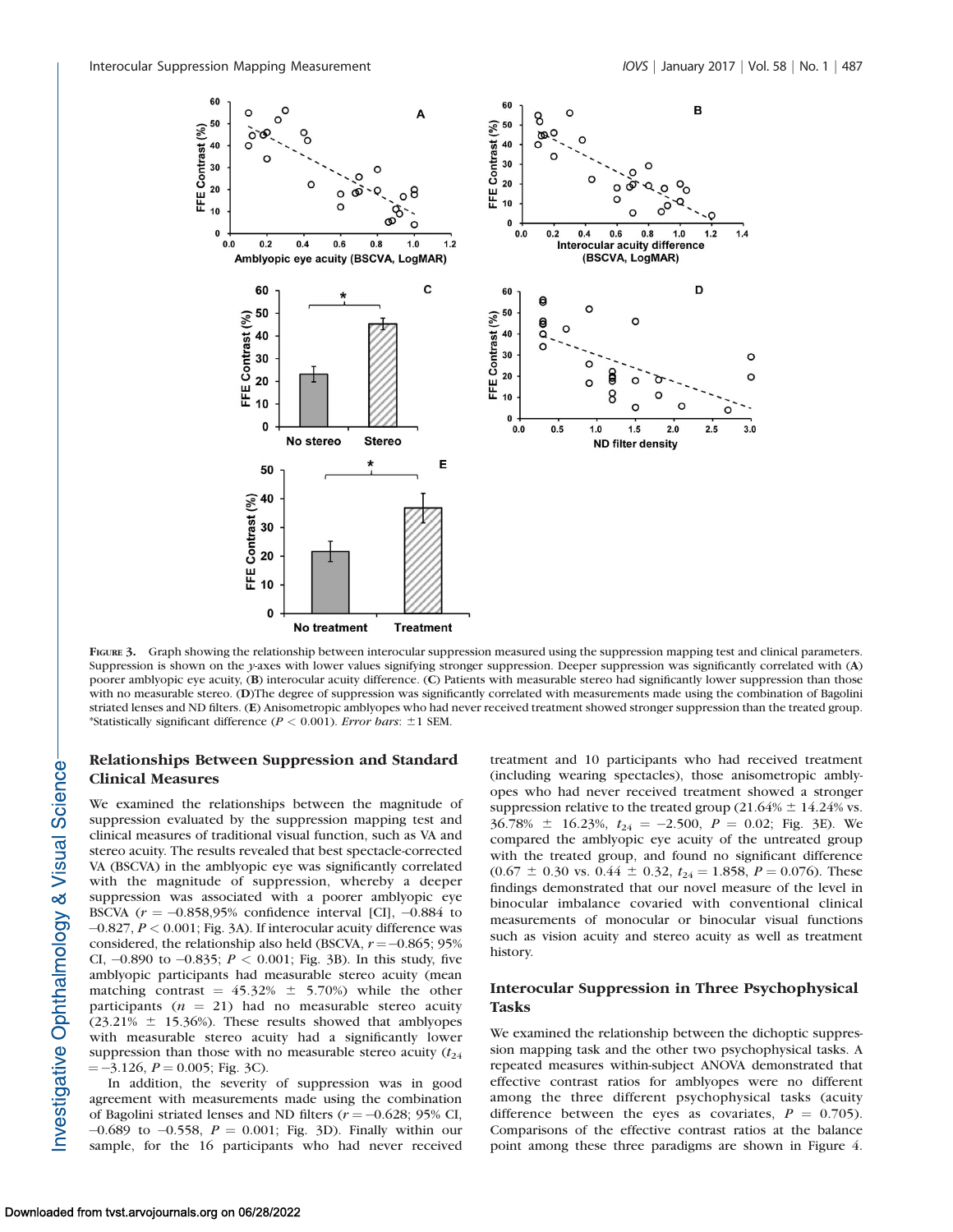

FIGURE  $4$ . Comparisons of the measured effective contrast ratios in observers with anisometropic amblyopia (Effective Contrast Ratio = Matching Contrast / Base Contrast on Suppression Mapping) at the balance point in three paradigms. (A) Comparisons between the results in the suppression mapping task and in the phase combination task. (B) Comparisons between the results in the suppression mapping task and in the motion coherence task. (C) Comparisons between the results in the motion coherence task and in the phase combination task. The *dashed line* represents a linear fitting. (D) Comparisons of the measured effective contrast ratios at the balance point of three paradigms in patients without and with ND filter in front of the fellow fixing eye (FFE). Subject 24 did not finish the measurement in phase combination task with filter, we excluded the data in our analysis. \*Statistically significant difference ( $P < 0.001$ ). *Error bars*:  $\pm 1$  SEM.

While the correlation test showed that there was a significant positive correlation between the results among these three paradigms (suppression mapping versus binocular phase combination,  $r = 0.638$ ; 95% CI, 0.570-0.698;  $P < 0.001$ , Fig. 4A; suppression mapping versus global motion coherence,  $r =$ 0.535; 95% CI, 0.454-0.607;  $P = 0.005$ , Fig. 4B; global motion coherence versus binocular phase combination,  $r = 0.406$ ; 95% CI, 0.312-0.492;  $P = 0.039$ , Fig. 4C). For the three psychophysical paradigms, the results indicated that with a 2.0 strength ND filter worn over the fellow eye, the contrast ratio at the balance point of all the amblyopes improved significantly (suppression mapping, 0.34  $\pm$  0.21 vs. 0.61  $\pm$  0.29;  $t_{25}$  =  $-8.869$ ,  $P < 0.001$ ; global motion coherence,  $0.5 \pm 0.22$  vs.  $0.97 \pm 0.09$ ;  $t_{25} = -11.282$ ,  $P < 0.001$ ; binocular phase combination, 0.47  $\pm$  0.23 vs. 1.06  $\pm$  0.79;  $t_{24} = -4.055$ ,  $P \lt \sqrt{ }$ 0.001; Fig. 4D).

#### **DISCUSSION**

The aim of this study was to verify the efficacy of a novel dichoptic mapping paradigm to estimate visual function in anisometropic amblyopes. First, our study showed that the distribution of suppression was symmetric and appeared to be less at greater eccentricities, and deepest at the foveal area in the amblyopic and control groups. We then investigated suppression changes across the visual field by mean luminance modulation between amblyopic and normal observers. Based on simulation and elimination of visual suppression, we identified a novel method that could effectively reflect suppression distribution in anisometropic amblyopes. In addition, we found this novel suppression test correlated well with standard clinical measures of VA and stereo acuity. There were good consistencies between the results of interocular suppression with dichoptic mapping paradigm and results of the two prior psychophysical tests.

All participants showed some degree of suppression. Four participants from the control group showed pattern facilitation (mean matching contrast value >80%) or very weak pattern suppression. This mean value reflected a suppression map that did not always correspond to the same eye dominance found in the sighting eye dominance test. In normal individuals, a balanced binocular system has an equally-weighted contribution to the binocular neural network. The right and left eyes support binocular functions, such as binocular summation, fusion, and stereopsis. Excitatory and inhibitory binocular interactions exist between the two eyes. Once this mutual inhibition is unbalanced, normal binocular vision will be disrupted, resulting in SED. The clinical population with amblyopia is identified as an extreme example of normal subjects with SED, which suggests a substantial role of interocular suppression in the amblyopic and normal visual systems.5,50,52,53 The suppression mapping test has a useful application in quantitative perimetry of suppression in normal individuals.

In addition, our results showed a symmetric suppression change across the field, where suppression reduction was observed with increasing eccentricity,  $10^{\circ}$  from the center in normal and amblyopic observers. This was consistent with the report of Babu et al.<sup>35</sup> In their study, however, they tested only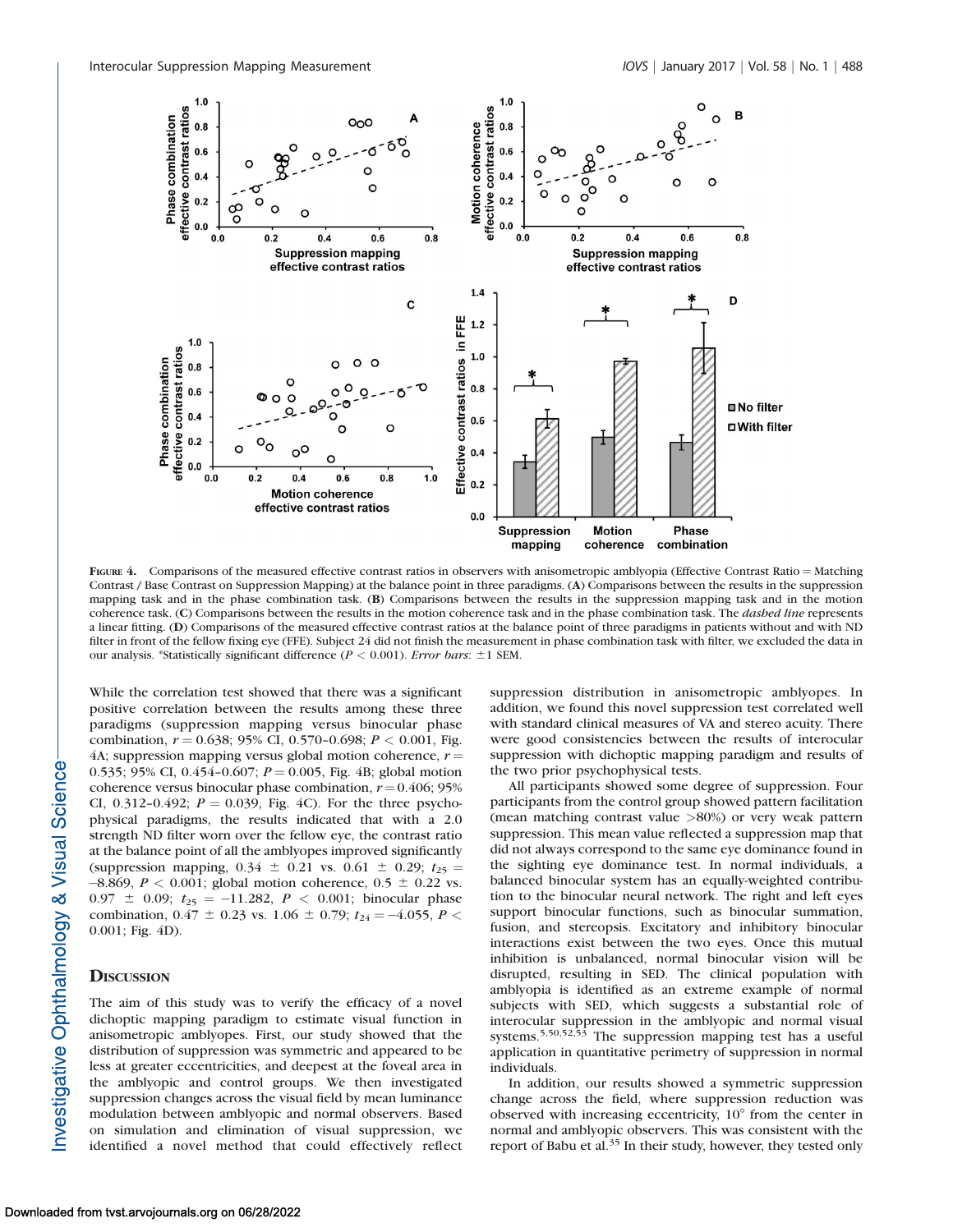10 normal subjects and provided a trend figure without exact values. The regional distribution of suppression after luminance reduction with ND filters also was similar to the findings of Babu et al.<sup>35</sup> on anisometropic and strabismic amblyopes and the results of Xu et al.<sup>52</sup> on normals within the central  $4^\circ$ field. Babu et al.<sup>35</sup> reported an extensive suppression throughout the visual field in strabismic and anisometropic amblyopes, whereby strongest suppression was found within the central most region of the binocular field. They did not perform a statistical analysis of symmetry and the number of anisometropic amblyopes enrolled was limited ( $n = 4$ ). In the study of Xu et al.,<sup>52</sup> the stimulus comprised of a pair of dichoptic vertical and horizontal sinusoidal grating disks on a gray background. They measured SED locally in 17 locations (at retinal eccentricities  $0^\circ$ ,  $2^\circ$ , and  $4^\circ$ ). Their study revealed that the observer's SED varied gradually across the binocular visual field. There was no significant upper/lower or left/right field asymmetry for local SED (we used the same statistical analysis approach in this study). It was concluded that an imbalance of interocular inhibition was a significant factor impeding binocular visual perception. This imbalance also can reflect the amblyopic condition as well, which is in agreement with our findings. Moreover, previous literatures reported that anisometropic amblyopes showed weaker suppression effects than strabismic amblyopes.18,54 This was different from the results of Babu et al.<sup>35</sup> and needs further investigation.

Based on previous reports, there is an ambiguity regarding visual field symmetry deficits. Sireteanu and Fronius<sup>32</sup> found that VA of the nasal retina was significantly more reduced than the temporal retina in the central  $20^{\circ}$  visual field of esotropic amblyopes using vertical grating resolution. It was suggested that the fovea of the fellow eye may be suppressing the nasal retina in esotropes. Their results also showed a uniformity in suppression distribution (without any obvious asymmetry or foveal preference) among anisometropic amblyopes, which was different from our analysis of eccentricity. Phillipp et al.<sup>36</sup> detected central scotomas in over 80% of their patients with strabismic and/or anisometropic amblyopia. By means of Humphrey 30-2 static perimetry, Donahue et al.<sup>37</sup> found different types of amblyopia were associated with a generalized light sensitivity depression, which was proportionately greatest at the fovea. A greater relative depression was noted at the temporal hemifield compared to the nasal hemifield in strabismic amblyopes.<sup>37</sup> Joose et al.<sup>33</sup> reported three types of suppression in a group of consecutive divergent strabismus: total suppression, nasal hemisuppression, and panoramic viewing without suppression. In addition, Greenstein et al.<sup>38</sup> compared the visual field results obtained from multifocal visual evoked potential (mfVEP) and Humphrey Visual Field Analyzer (HVFA) in strabismic amblyopes. The data from both tests were analyzed in terms of superior and inferior hemifields. It was noted that mfVEP was more sensitive than HVFA in detecting defects across the visual field. Asymmetry was not, however, investigated in their study. Hence, our analysis of symmetry is important and necessary.

In accordance with previous investigations, our results indicated that amblyopia could be simulated in normal observers by using ND filters. In addition, interocular suppression could be alleviated by wearing an ND filter over the nonamblyopic eye in amblyopic observers.<sup>6,8,40-42,46,47</sup> By establishing and alleviating interocular suppression using mean luminance modulation, we verified that the dichoptic suppression mapping technique could, indeed, provide topographically specific evaluation of interocular suppression in the central visual field of anisometropic amblyopes. The luminance stimuli in our study were used as first-order targets even though the amblyopic visual system also is sensitive to second-order image characteristics, such as contrast modulations. Recently, Chima

et al.<sup>55</sup> measured interocular suppression depth and its extent in binocularly normal participants with one eye blurred using noiseless luminance (L), luminance-modulated noise (LM), and contrast-modulated noise (CM) stimuli across the central  $24^{\circ}$ visual field.<sup>55</sup> They found significantly deeper suppression in CM compared to LM stimuli by increasing differences in interocular blur, which suggests that CM stimuli may be processed by later mechanisms receiving binocular input. This may reflect greater extrastriate rather than striate deficits in amblyopia. It was speculated that CM stimuli may be a more sensitive method to detect suppression in suspected amblyopes. These views should be tested further in the near future.

The results of this study indicated that the level of suppression tested using the suppression-mapping paradigm significantly correlated with the depth of amblyopia and stereo acuity loss. That is, the deeper suppression, the poorer binocular and monocular visual functions will be. These results are consistent with previous results of similar studies in amblyopia using global motion coherence paradigms.8,17,18 The findings from Barrett et al. $39$  were opposite to ours. They documented that the weaker eye of strabismic amblyopes was not suppressed in 70% of strabismic amblyopes. This discrepancy is likely due to the differences in measurement methods and the fact that most subjects tested in their study had very mild amblyopia. Nevertheless, in this study we cannot fully separate the depth of amblyopia from binocular function because four of five participants with measurable stereo acuity were subjects who are currently not amblyopes, but with a previous history in our study. The lack of VA deficit, rather than measurable stereo acuity, could be the reason for lower suppression. Our sample size of participants with measurable stereo acuity was small. Furthermore, our study showed that the Bagolini test result also was in accordance with the outcome of our novel technique.8 These provided further evidence that dichoptic mapping paradigm is in good agreement with conventional clinical measures.

Previous studies have confirmed that binocular phase combination  $(6.8^\circ$  visual angle) and global motion coherence paradigms  $(22<sup>°</sup>$  visual angle) could accurately offer quantitative information relating to the magnitude of suppression.8,17,56 In our research, the suppression mapping paradigm provided a topographically comparable evaluation of interocular suppression. In amblyopic observers, we did not find statistical difference among the three different psychophysical tasks, but a significant positive correlation among the results in these three paradigms was evident. In addition, reduction of mean luminance in the nonamblyopic eye can weaken suppression in these three methods. This is not in agreement with the research of Zhou et al.<sup>27</sup> It was documented that motion-based processing was more affected than comparable spatial-based estimation, with each task targeting a different cortical function and location.<sup>27</sup> Suppression appears to affect spatial and global processing quite differently. $31$  The possible reason for our failure to reveal difference of suppression among the three psychophysical tasks may be due to different amblyopia subtypes and/or different degrees of suppression. In the study of Zhou et al.,27 only one of the included 11 adult amblyopes had anisometropic amblyopia. Averaged across all 11 observers, the contrast ratio at the balance point was  $0.137 \pm 0.102$ in the dichoptic global motion coherence paradigm (0.5  $\pm$ 0.22 in our data).

There also were certain limitations in this study. First, as with all perimetry-related tests, unsteady fixation could have influenced perimetric results, even though subjects were reminded to fixate on a central black dot during this test. To improve this condition, an eye tracking device should be included in future tests. Second, this test lasted a little less than 15 minutes, which may render the results less meaningful if the

nvestigative Ophthalmology & Visual Science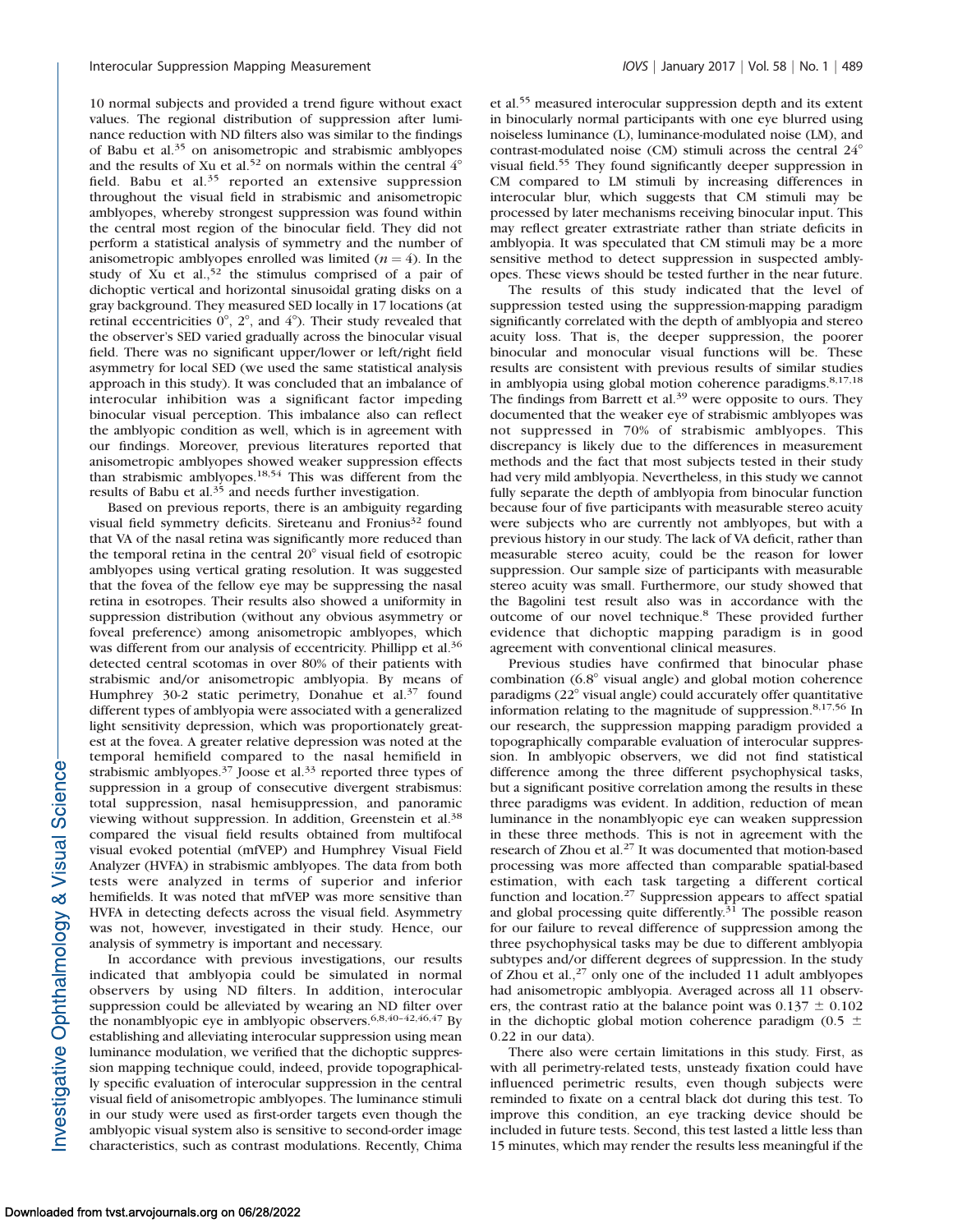participant had a short attention span. The testing time needed to optimize the threshold value for suppression mapping should be minimized as much as possible. Third, the testing feasibility and reliability cutoff age is not well investigated at this time. Only observers with anisometropic amblyopia were enrolled in our study. Finally, suppression was only mapped across the central  $10^{\circ}$ . We aim to extend our measurements to more peripheral regions of the visual field in the future. However, our current model has established a good applicable foreground in furthering evaluation and binocular treatment of amblyopia in terms of targeting the suppression mechanics.

The dichoptic suppression-mapping paradigm is a promising technique. It can provide an overall assessment on the severity of amblyopia, and follow-up monitoring. In the future, "micro-" perimetric mapping of suppression zones can be targeted toward amblyopia therapy. Furthermore, our future work will recruit a more diverse group of amblyopic, strabismic observers to explore the neural mechanisms underlying suppression.

In summary, the dichoptic suppression mapping technique provides a precise, topography-specific evaluation of interocular suppression of the central  $10^{\circ}$  field in anisometropic amblyopes. It is an effective method to identify visual functional damages in anisometropic amblyopes, laying a clinical application in future amblyopia diagnosis and treatment. Moreover, suppression mapping may be of value in predicting treatment outcomes because it incorporates a spatial mapping measure that may supplement the current predictive values of VA and stereopsis alone.

#### Acknowledgments

The authors thank Robert Hess and Jiawei Zhou from McGill University for providing the program in this study.

Supported by grants from Young Teacher Training Project of Sun Yat-sen University to Jinrong Li, the Guangdong Natural Science Foundation (2015A030312016), and the Science and Technology Planning Projects of Guangdong Province (2014B030301040) to Minbin Yu. The authors alone are responsible for the content and writing of this paper.

Disclosure: J. Li, None; J. Li, None; Z. Chen, None; J. Liu, None; J. Yuan, None; X. Cai, None; D. Deng, None; M. Yu, None

#### References

- 1. Holmes JM, Clarke MP. Amblyopia. Lancet. 2006;367:1343– 1351.
- 2. Gunton KB. Advances in amblyopia: what have we learned from PEDIG trials? Pediatrics. 2013;131:540–547.
- 3. McKee SP, Levi DM, Movshon JA. The pattern of visual deficits in amblyopia. J Vis. 2003;3:380–405.
- 4. Thompson B, Richard A, Churan J, Hess RF, Aaen-Stockdale C, Pack CC. Impaired spatial and binocular summation for motion direction discrimination in strabismic amblyopia. Vision Res. 2011;51:577–584.
- 5. Hess RF, Thompson B, Baker DH. Binocular vision in amblyopia: structure, suppression and plasticity. Ophthalmic Physiol Opt. 2014;34:146–162.
- 6. Baker DH, Meese TS, Mansouri B, Hess RF. Binocular summation of contrast remains intact in strabismic amblyopia. Invest Ophthalmol Vis Sci. 2007;48:5332–5338.
- 7. Mansouri B, Thompson B, Hess RF. Measurement of suprathreshold binocular interactions in amblyopia. Vision Res. 2008;48:2775–2784.
- 8. Li J, Hess RF, Chan LY, et al. Quantitative measurement of interocular suppression in anisometropic amblyopia: a casecontrol study. Ophthalmology. 2013;120:1672–1680.
- 9. Bhola R, Keech RV, Kutschke P, Pfeifer W, Scott WE. Recurrence of amblyopia after occlusion therapy. Ophthalmology. 2006;113:2097–2100.
- 10. Holmes JM, Beck RW, Kraker RT, et al. Risk of amblyopia recurrence after cessation of treatment. J AAPOS. 2004;8: 420–428.
- 11. Hess RF, Thompson B, Black JM, et al. An iPod treatment of amblyopia: an updated binocular approach. Optometry. 2012; 83:87–94.
- 12. Hess RF, Babu RJ, Clavagnier S, et al. The iPod binocular homebased treatment for amblyopia in adults: efficacy and compliance. Clin Exp Optom. 2014;97:389–398.
- 13. Li SL, Reynaud A, Hess RF, et al. Dichoptic movie viewing treats childhood amblyopia. J AAPOS. 2015;19:401–405.
- 14. Birch EE, Li SL, Jost RM., et al. Binocular iPad treatment for amblyopia in preschool children. J AAPOS. 2015;19:6–11.
- 15. Mower GD, Christen WG, Burchfiel JL, Duffy FH. Microiontophoretic bicuculline restores binocular responses to visual cortical neurons in strabismic cats. Brain Res. 1984;309:168– 172.
- 16. Hess RF, Mansouri B, Thompson B. A new binocular approach to the treatment of amblyopia in adults well beyond the critical period of visual development. Restor Neurol Neurosci. 2010;28:793–802.
- 17. Li J, Thompson B, Lam CS, et al. The role of suppression in amblyopia. Invest Ophthalmol Vis Sci. 2011;52:4169–4176.
- 18. Narasimhan S, Harrison ER, Giaschi DE. Quantitative measurement of interocular suppression in children with amblyopia. Vision Res. 2012;66:1–10.
- 19. Thompson B, Mansouri B, Koski L, Hess RF. Brain plasticity in the adult: modulation of function in amblyopia with rTMS. Curr Biol. 2008;18:1067–1071.
- 20. Spiegel DP, Li J, Hess RF, et al. Transcranial direct current stimulation enhances recovery of stereopsis in adults with amblyopia. Neurotherapeutics. 2013;10:831–839.
- 21. Li J, Thompson B, Deng D, Chan LY, Yu M, Hess RF. Dichoptic training enables the adult amblyopic brain to learn. Curr Biol. 2013;23:R308–R309.
- 22. Li SL, Jost RM, Morale SE, et al. Binocular iPad treatment of amblyopia for lasting improvement of visual acuity. JAMA Ophthalmol. 2015;133:479–480.
- 23. Li SL, Jost RM, Morale SE, et al. A binocular iPad treatment for amblyopic children. Eye. 2014;28:1246–1253.
- 24. Knox PJ, Simmers AJ, Gray LS, Cleary M. An exploratory study: prolonged periods of binocular stimulation can provide an effective treatment for childhood amblyopia. Invest Ophthalmol Vis Sci. 2012;53:817–824.
- 25. Black JM, Thompson B, Maehara G, Hess RF. A compact clinical instrument for quantifying suppression. Optom Vis Sci. 2011;88:E334–E343.
- 26. Li J, Hess RF, Chan LY, et al. How best to assess suppression in patients with high anisometropia. Optom Vis Sci. 2013;90: e47–e52.
- 27. Zhou J, Huang PC, Hess RF. Interocular suppression in amblyopia for global orientation processing. J Vis. 2013;13: 19.
- 28. Ding J, Sperling G. A gain-control theory of binocular combination. Proc Natl Acad Sci U S A. 2006;103:1141–1146.
- 29. Huang CB, Zhou J, Lu ZL, Feng L, Zhou Y. Binocular combination in anisometropic amblyopia. J Vis. 2009;9(3):17.
- 30. Huang CB, Zhou J, Lu ZL, Zhou Y. Deficient binocular combination reveals mechanisms of anisometropic amblyopia: signal attenuation and interocular inhibition. J Vis. 2011; 11(6):4.
- 31. Hamm LM, Black J, Dai S, Thompson B. Global processing in amblyopia: a review. Front Psychol. 2014;5:583.